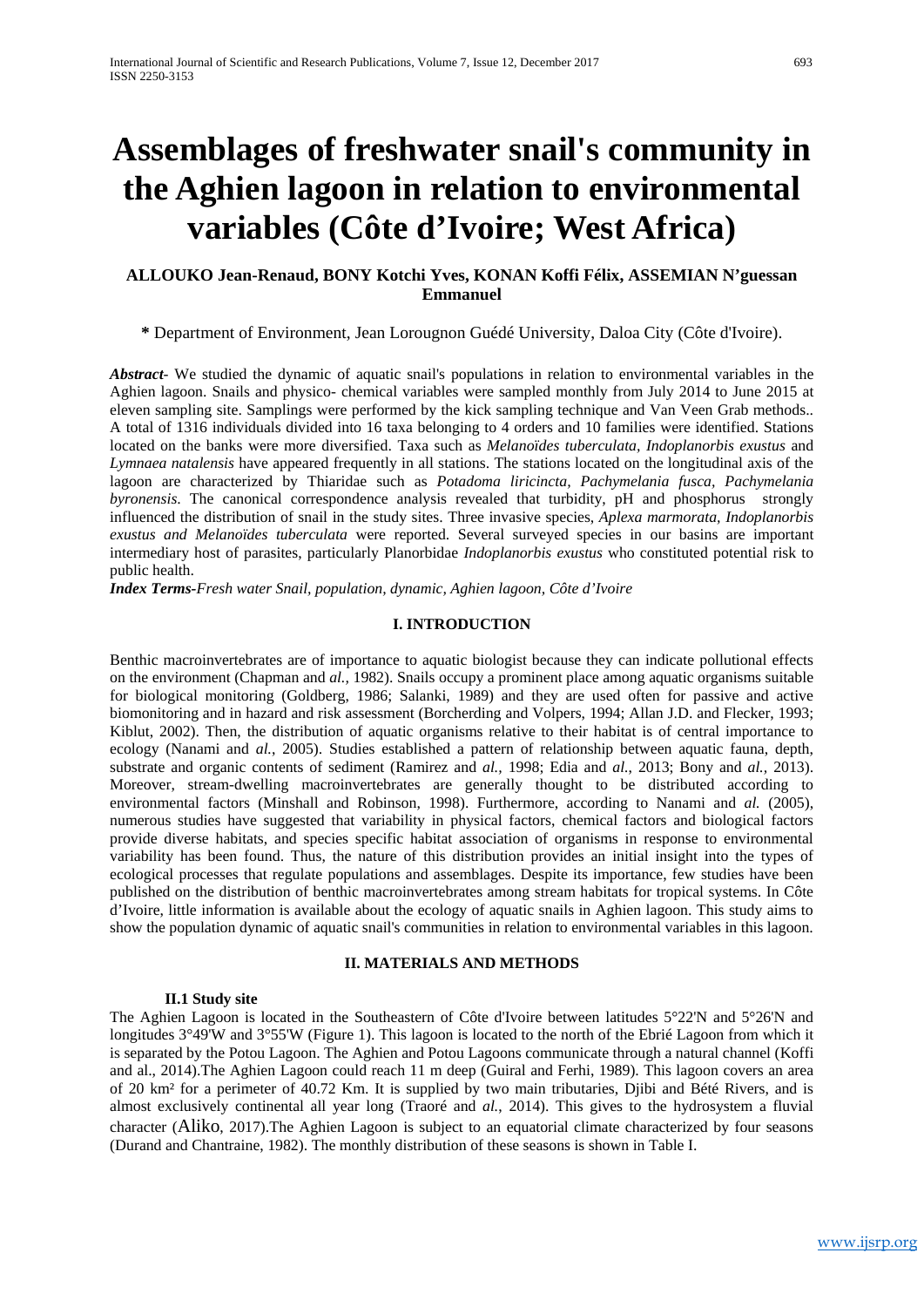

**Figure 1:-** Location of the Aghien Lagoon in the South-Eastern of Côte d"Ivoire.

| <b>Table I:-</b> The four climatic seasons of the Aghien Lagoon according to Durand and Chantraine (1982). |  |  |  |  |  |
|------------------------------------------------------------------------------------------------------------|--|--|--|--|--|
|                                                                                                            |  |  |  |  |  |

| Long dry season (LDS)  | December, January, February, March |
|------------------------|------------------------------------|
| Long wet season (LWS)  | April, May, June, July             |
| Short dry Season (SDS) | August, September                  |
| Short wet season (SWS) | October, November                  |

## **II.2 Sampling procedure**

Sampling sites were selected to cover a fair degree of habitat heterogeneity in Aghien Lagoon. Studies stations are located along the main axis of the lagoon with two transects perpendicular to the longitudinal transect (Figure 2). The first transect is located opposite the of Akandjé city in order to determine if the water quality varies according to the distance to shore. The second transect is located in the western area of the lagoon. Macroinvertebrates sampling was carried out for twelve months at monthly intervals between June 2014 and May 2015.

Benthic fauna were sampled in each of the eleven stations defined on Aghien lagoon following a longitudinal rampe with a kick net (250 microns mesh size) following SASS method (South African Scoring System) (Dickens and Graham, 2002). The samples were collected for two to three minutes by submerging the kick net and dragging it into the water column. The net has also been banged against the bottom substrate to dislodge and collect sediment organisms. The collect was also done using a Van Veen grab. At each site, three (03) sediment samples corresponding to a total area of  $0.15 \text{ m}^2$  were taken at several depths. At the exit of water, the contents net were washed on a sieve of 0.5 mm. All samples were fixed in 70% alcohol. In the laboratory, all samples were sorted using a binocular microscope, counted and identified at the lowest taxonomic level by combining the appropriate key (Dejoux and *al.,* 1981; Mary, 2000).

At each campaign, each sampling site was characterized by measuring water temperature (°C), turbidity (NTU), pH, conductivity (μS/cm), and dissolved oxygen (mg/l) with portable sensors. Water were taken from each sample site (station), stored in polyethylene bottles (500 ml) and kept at a temperature below 4°C to stop all the activities and metabolism of the organisms in the water. At the laboratory, these water samples were kept in a refrigerator for further determination of phosphorus, Phosphate, ammonium (NH4<sup>+</sup>; mg/l), nitrate (NO<sub>3</sub>; mg/l) and nitrite  $(NO<sup>2-</sup>; mg/l)$ .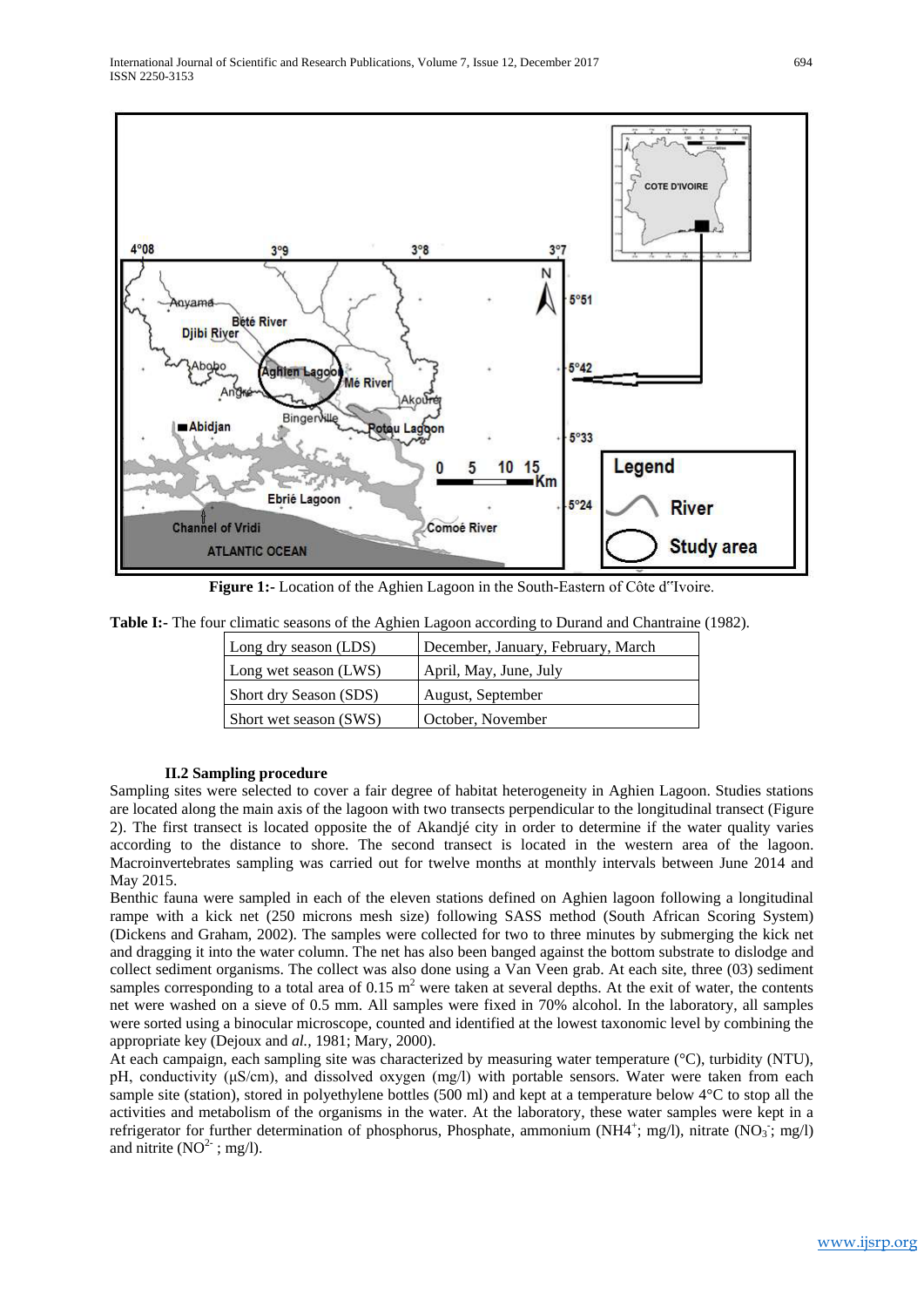

**Figure.2**: Map of Aghien lagoon with sampling sites, *the annotations "Point" of sampling sites map will be replaced by the suffix "ST" in the following text to name the sampling sites (Stations)*

#### **II.3 Data analysis**

Biological indices such as Taxa richness (S); Abundance, Shannon index (H) and Equitability (J) were used in the calculation of taxa richness and diversity (Ramade, 2003)

- Taxa richness (S): is a measure of species richens

- Shannon index diversity (H),  $H = -\Sigma pi*log2pi$ . Where pi represents the relative abundance of species i in the sample ( $pi = ni / N$ ).

- Equitability J index (H'max = log 2 S). J = H ' / log 2 S. Where; H was the Shannon and weavers index S was the number of species in samples.

- Occurrence percentage (F): F = Fi \* 100 / Ft. where Fi = number of records containing species i and Ft **=** total number of surveys conducted. Depending on the value of F, four groups are distinguished (Albertoni, 2007) : very frequent taxa (F  $\geq$  70%); - frequent taxa (40% F <70%); - infrequent taxa (10% F <40%); - sporadic taxa (F  $<10\%$ ).

The Shapiro-Wilk normality test was made to evaluate the normality of the different physicochemical parameters measured. The Kruskal-Wallis (multiple comparisons) and Mann-Whitney (two-sample comparison) tests were performed for the different comparisons. The distribution patterns of the taxa data were displayed using the Self-Organizing Map (SOM) by means of the toolbox developed by (Kohonen, 1995) for Matlab. The SOM training was made to classify the 132 samples (11 stations x 12 campaigns) according to the distribution of the aquatic snails. A map of 20 cell (4-line x 5-column) was chosen because the smallest quantification and topography errors are obtained at this size In order to characterize the distribution of the populations of these insects according to physicochemical parameters, a canonical correspondence analysis was carried out (Palmer, 1993) using the CANOCO program (Canonical Community Ordination, Version 4.5). The analysis was used in RDA (ReDundancy Analysis).

#### **III. RESULTS**

#### **III-1 Variations of physicochemical parameters**

Table II present the differents averages of the physicochemical parameters. For all the abiotic descriptors considered, there are no significant differences between the variations in the different studied stations (Kruskall Wallis test p> 0.05). However, for the abiotic, there is a significant difference between the variations from one season to another (Kruskall Wallis test and Mann-Whitneyp U test <0.05) (Table II).

**Table II:** Seasonal variations of physical and chemical parameters: Long dry season (LDS), Long wet season (LWS),: Short dry Season (SDS), Short wet season (SWS)

| <b>Parameters</b>         | <b>LWS</b>                     | <b>LDS</b>                    | <b>SWS</b>                   | <b>SDS</b>                      |
|---------------------------|--------------------------------|-------------------------------|------------------------------|---------------------------------|
| Temperature $(^{\circ}C)$ | $27.64 \pm 1.02^a$             | $27.13 \pm 2.92^{\text{a}}$   | $28.40 \pm 1.41^b$           | $26.94 \pm 0.69^a$              |
| Conductivité (µs/cm)      | $79.74 \pm 6.52$ <sup>a</sup>  | $70.74 \pm 7.30$ <sup>c</sup> | $66.90 \pm 2.63^b$           | $54.53 \pm 3.19$ <sup>d</sup>   |
| Turbidity (UNT)           | $19.24 \pm 14.67$ <sup>a</sup> | $14.89 \pm 4.67$ <sup>c</sup> | $28.25 \pm 12.22^b$          | $101.02 \pm 39.80$ <sup>d</sup> |
| pH                        | $8.07 \pm 1.05^a$              | $7.56 \pm 0.75^{\rm b}$       | $7.63 \pm 0.56^b$            | $6.72 \pm 0.62$ <sup>c</sup>    |
| Total phosphorus (mg/l)   | $0.38 \pm 0.40^a$              | $0.2 \pm 0.17^b$              | $0.24 \pm 0.08^b$            | $0.26 \pm 0.13^b$               |
| Phosphate (mg/l)          | $0.08 \pm 0.05^a$              | $0.10 \pm 0.15^b$             | $0.07 \pm 0.10^a$            | $0.12 \pm 0.05^b$               |
| Dissolved oxygen (mg/l)   | $5.07 \pm 0.83$ <sup>a</sup>   | $7.67 \pm 0.85^b$             | $6.89 \pm 0.83$ <sup>c</sup> | $5.50 \pm 1.03$ <sup>a</sup>    |
| Nitrates (mg/l)           | $1.37 \pm 1.14^a$              | $0.41 \pm 0.40^b$             | $1.35 \pm 0.95^{\text{a}}$   | $1.79 \pm 1.00^a$               |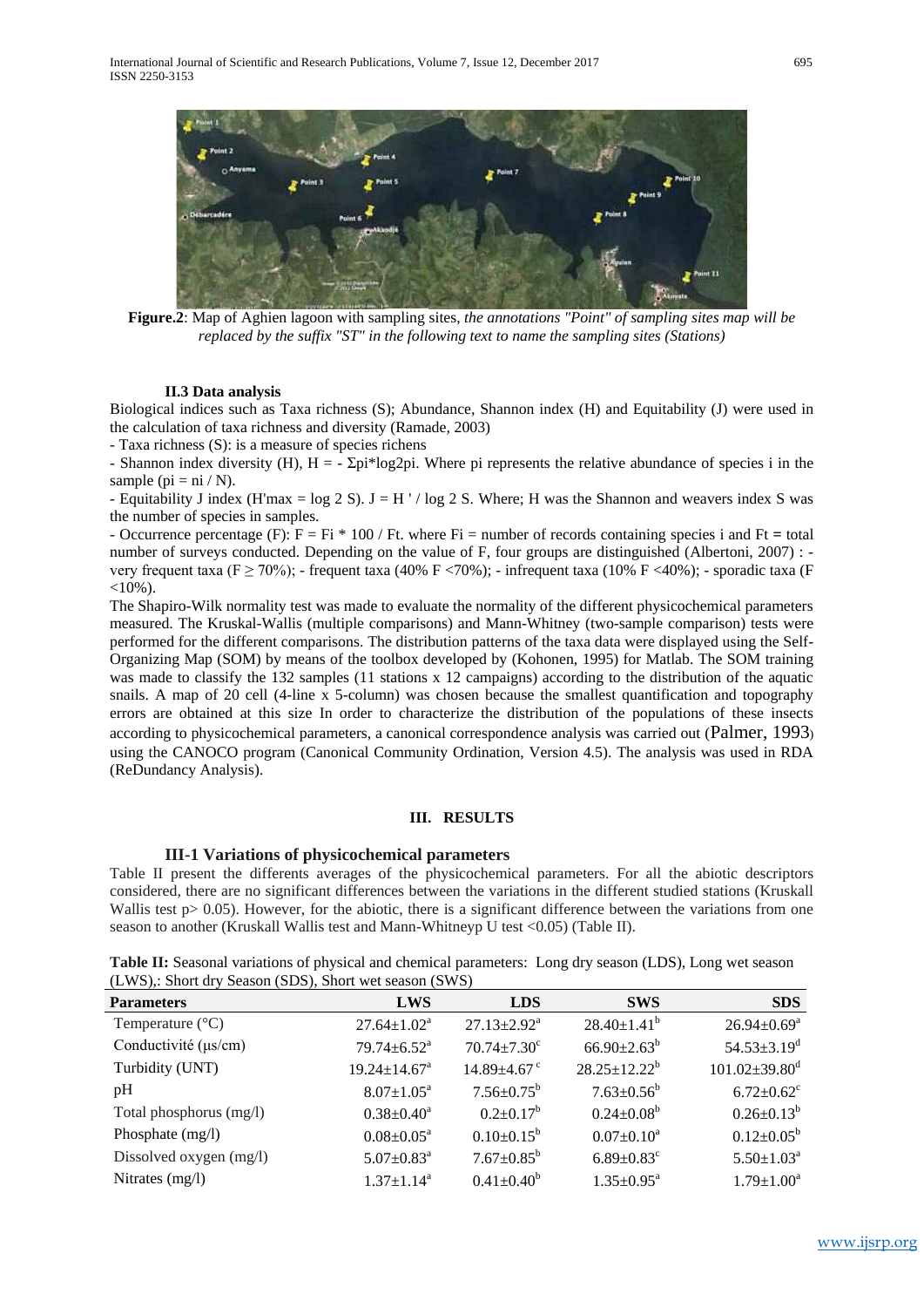| Nitrites $(mg/l)$    | $0.02 \pm 0.03^{\text{a}}$ | $0.01 \pm 0.0^a$             | $0.04 \pm 0.07$ <sup>b</sup> | $0.11 \pm 0.10^c$            |
|----------------------|----------------------------|------------------------------|------------------------------|------------------------------|
| $A$ mmonium $(mg/l)$ | $0.18 \pm 0.14^{\circ}$    | $0.16 \pm 0.17$ <sup>a</sup> | $0.27 \pm 0.30^{\circ}$      | $0.13 \pm 0.05$ <sup>c</sup> |

#### **III.2 Taxonomic composition**

For the branching of snails, a total of 1316 individuals were collected belonging to the classes of gastropods and bivalves. This class contains 09 families including 04 belonging to the Cenogasteropods, 04 belonging to the Basommatophores and 01 to the Archeogasteropods. The most diverse families are Thiaridae and Planorbidae with respectively 05 and 04 taxa. Bivalves are the least diversified class with only one taxon (Musculium) belonging to the family Sphaeriidae of the order Veneroids.

Spatial variations of the diversity index data are presented in Tables III. The station ST11 had the greatest taxonomic richness while the largest number of individuals (387 ind.) was harvested at the station ST10. However, in open water any taxon of snail has been recorded at the station ST5. Globally, the stations on the banks have more diversified taxonomic richness than those located in open water (ST3, ST5, ST7 and ST9). The Shannon H index at the stations ST2 and ST4 are the highest (1,913 and 1,912) while the station ST3 has the lowest value (0.9743). For equitability, the stations ST4 and ST9 had the higher values (0.9195 and 0.9366) while the lowest value is noted at the station ST10.

| Table III : Spatial variations of diversity index |  |  |  |
|---------------------------------------------------|--|--|--|
|---------------------------------------------------|--|--|--|

| <b>Diversity</b>          | ST <sub>1</sub> | ST2    | ST <sub>3</sub> | ST <sub>4</sub> | ST5            | ST6    | ST7    | ST <sub>8</sub> | ST <sub>9</sub> | <b>ST10</b> | <b>ST11</b> |
|---------------------------|-----------------|--------|-----------------|-----------------|----------------|--------|--------|-----------------|-----------------|-------------|-------------|
| Taxa<br><b>Richness S</b> |                 | 9      | 3               | 8               | $\Omega$       | 10     | 5      | 12              | 4               | 12          | 15          |
| <b>Individuals</b>        | 87              | 183    | 8               | 172             | $\theta$       | 67     | 36     | 208             | 19              | 387         | 149         |
| <b>Shannon H</b>          | 1.432           | 1.913  | 0.9743          | 1.912           | $\Omega$       | 1.797  | 1.343  | 1.868           | 1.298           | 1.584       | 1.895       |
| Equitability J            | 0.7359          | 0.8706 | 0.8869          | 0.9195          | $\overline{0}$ | 0.7804 | 0.8343 | 0.7516          | 0.9366          | 0.6374      | 0.6999      |

## **III.3 Seasonal variation of Snails abundance**

Seasonal variation of snail's abundance was indicated in Figure 3. The short wet season recorded the highest abundance of snails with 433 individuals collected while the lowest abundance is recorded in the short dry season. At the taxa level, *Indoplanorbis exustus* was most abundant during the short wet season. The *Melanoïdes tuberculata, Indoplanorbis exustus, Lymnaea natalensis, Pachymelania byronensis, Pachymelania fusca Potadoma liricincta* and *Aplexa marmorata* taxa were recorded in all four seasons. However, *Bulinus guernei* and *Bulinus truncatus* were only harvested in a single season.



**Figure 3** Seasonal abundances of snails

#### **III.4 Snails Occurrences**

The taxa occurrences are presented in Table IV. Taxa such as *Melanoïdes tuberculata*, *Indoplanorbis exustus*  and *Lymnaea natalensis* have appeared frequently in all stations located on the banks of the Aghien lagoon (ST1, ST2, ST4, ST6, ST8, ST10 and ST11). However, in the stations located in the middle of lagoon, there is sporadic appearance of taxa like *Musculium sp*. and *Melanoides tuberculata*, whereas the Thiaridae *Pachymelania byronensis, Pachymelania fusca* and *Potadoma liricincta* were collected infrequently in the downstream station of the lagoon (ST7 and ST9).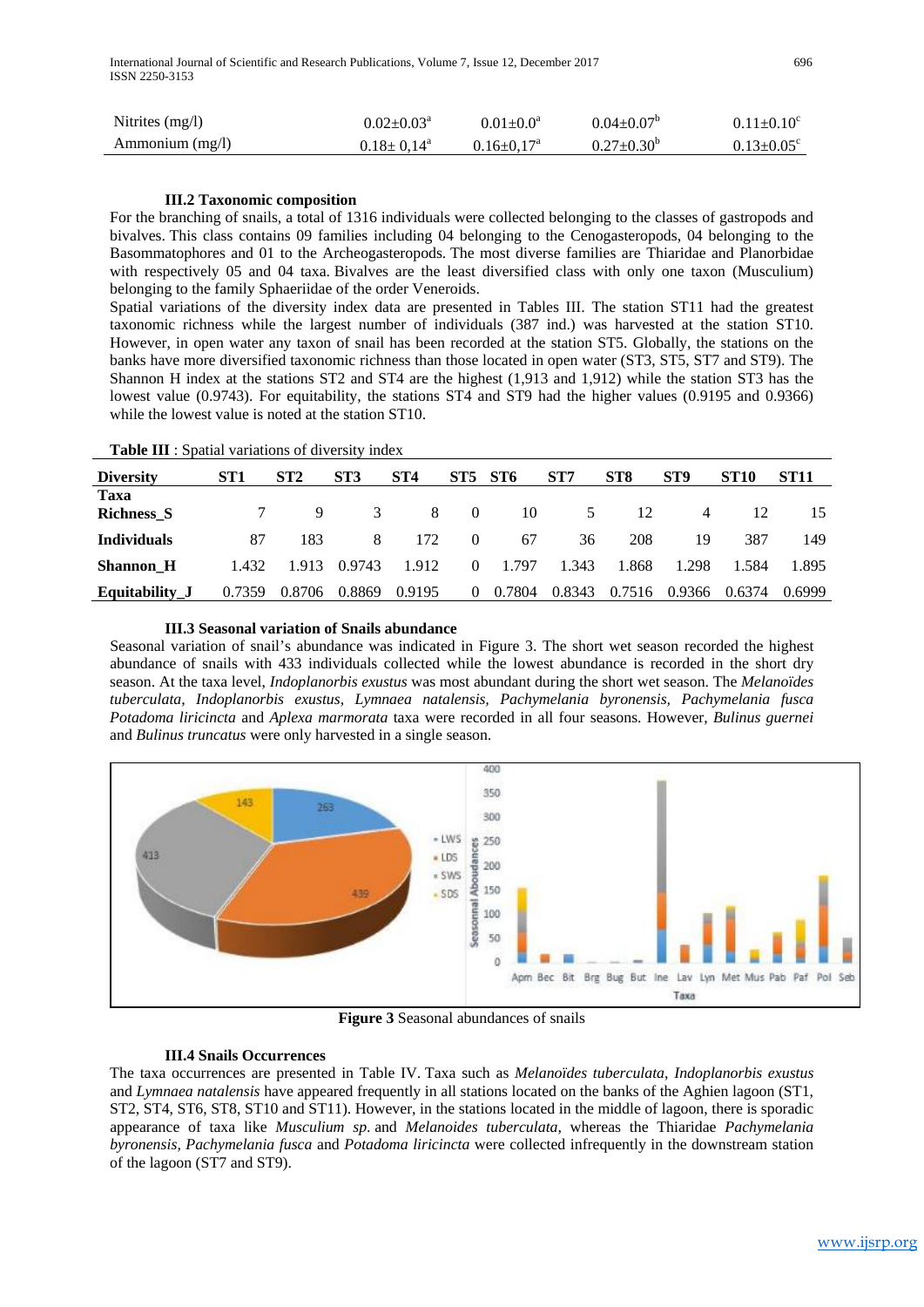| <b>ORDRE</b>        | <b>FAMILLE</b> | <b>TAXON</b>             | ST <sub>1</sub>          | ST2                      | ST <sub>3</sub>          | ST4                      | ST5                      | ST <sub>6</sub>          | ST7            | ST <sub>8</sub>          | ST <sub>9</sub>          | <b>ST10</b>              | <b>ST11</b> |
|---------------------|----------------|--------------------------|--------------------------|--------------------------|--------------------------|--------------------------|--------------------------|--------------------------|----------------|--------------------------|--------------------------|--------------------------|-------------|
| Vénéroïdes          | Sphaeriidae    | Musculium sp.            | $\overline{\phantom{0}}$ |                          | $\ast$                   |                          |                          |                          | $\ast$         | $\ast$                   |                          | $**$                     | $***$       |
| Archaeogastéropodes | Neritidae      | Septaria borbonica       | $\sim$                   | $\ast$                   | $\overline{\phantom{a}}$ | $\ast$                   | $\overline{\phantom{a}}$ | $\sim$                   |                | ****                     |                          | ***                      | $**$        |
|                     | Lymnaeidae     | Lymnaea natalensis       | $***$                    | ***                      | $\overline{\phantom{a}}$ | ***                      |                          | $***$                    |                | $***$                    | $\sim$                   | $***$                    | $\ast$      |
|                     | Physidae       | Aplexa marmorata         | $**$                     | ***                      |                          | $***$                    |                          | $***$                    |                | ÷                        |                          | ***                      | $***$       |
|                     |                | Bulinus guernei          | $\overline{\phantom{a}}$ | $\overline{\phantom{a}}$ | $\overline{\phantom{a}}$ | $\overline{\phantom{0}}$ |                          | $\ast$                   | $\blacksquare$ | $\overline{\phantom{0}}$ | $\sim$                   | $\overline{a}$           |             |
| Basommatophores     | Planorbidae    | <b>Bulinus</b> truncatus | $\overline{\phantom{0}}$ |                          | $\overline{\phantom{a}}$ | $\overline{\phantom{a}}$ |                          | ∗                        |                | $**$                     | $\overline{\phantom{0}}$ |                          |             |
|                     |                | Indoplanorbis exustus    | $**$                     | ****                     | ÷.                       | ***                      |                          | $**$                     |                | $***$                    |                          | ***                      | ***         |
|                     | Viviparidae    | Bellamya capillata       | $\overline{\phantom{0}}$ | $\ast$                   | $\sim$                   | $\overline{\phantom{0}}$ | $\sim$                   | $\sim$                   | $\sim$         | $\equiv$                 | $\sim$                   |                          | $\ast$      |
|                     | Ampullariidae  | Lanistes varicus         | $\ast$                   | $***$                    | $\overline{\phantom{a}}$ | $***$                    | $\sim$                   | $***$                    | $\sim$         | $\overline{\phantom{a}}$ | $\overline{\phantom{a}}$ | $***$                    | $**$        |
|                     | Bithyniidae    | Bithynia tentaculata     | $\overline{\phantom{a}}$ | <b>.</b>                 |                          | $***$                    | $\overline{a}$           |                          |                | $\ast$                   |                          | $\overline{\phantom{a}}$ | $\ast$      |
|                     | Hydrobiidae    | Hydrobia gabonensis      | $\ast$                   | $\ast$                   |                          | $***$                    |                          | $**$                     |                | $\overline{\phantom{0}}$ | $\overline{\phantom{0}}$ | $\ast$                   | $\ast$      |
|                     |                | Bridouxia giraudis       | $\overline{\phantom{a}}$ | <b>.</b>                 | $\overline{\phantom{a}}$ | $\overline{\phantom{a}}$ | $\overline{\phantom{a}}$ | $\overline{\phantom{a}}$ |                | ∗                        | $\overline{\phantom{0}}$ |                          | $\ast$      |
| Cénogastéropodes    | Thiaridae      | Melanoïdes tuberculata   | $**$                     | ***                      | $\ast$                   | ****                     |                          | $***$                    | $\ast$         | $***$                    | $\ast$                   | ***                      | $**$        |
|                     |                | Pachymelania byronensis  | $\sim$                   | $\overline{a}$           | ÷                        | $\overline{\phantom{0}}$ |                          | $\ast$                   | $**$           | ***                      | $**$                     | $**$                     | $**$        |
|                     |                | Pachymelania fusca       | $\overline{\phantom{0}}$ | ∗                        | $\sim$                   | $\overline{\phantom{a}}$ |                          | $\overline{\phantom{a}}$ | $***$          | ***                      | $**$                     | $\ast$                   | ***         |
|                     |                | Potadoma liricincta      | ∗                        |                          | $\ast$                   | $\overline{\phantom{a}}$ |                          | $**$                     | $***$          | ****                     | ***                      | ***                      | ***         |

**Table IV**: List and occurrences of aquatic snails taxa in the Aghien lagoon: Code: \*\*\*\* = very frequent taxa ( $F \ge 70\%$ ); \*\*\* = frequent taxa (40% F <70%); \*\* = infrequent taxa (10% F <40%);  $* =$ sporadic taxa (F <10%).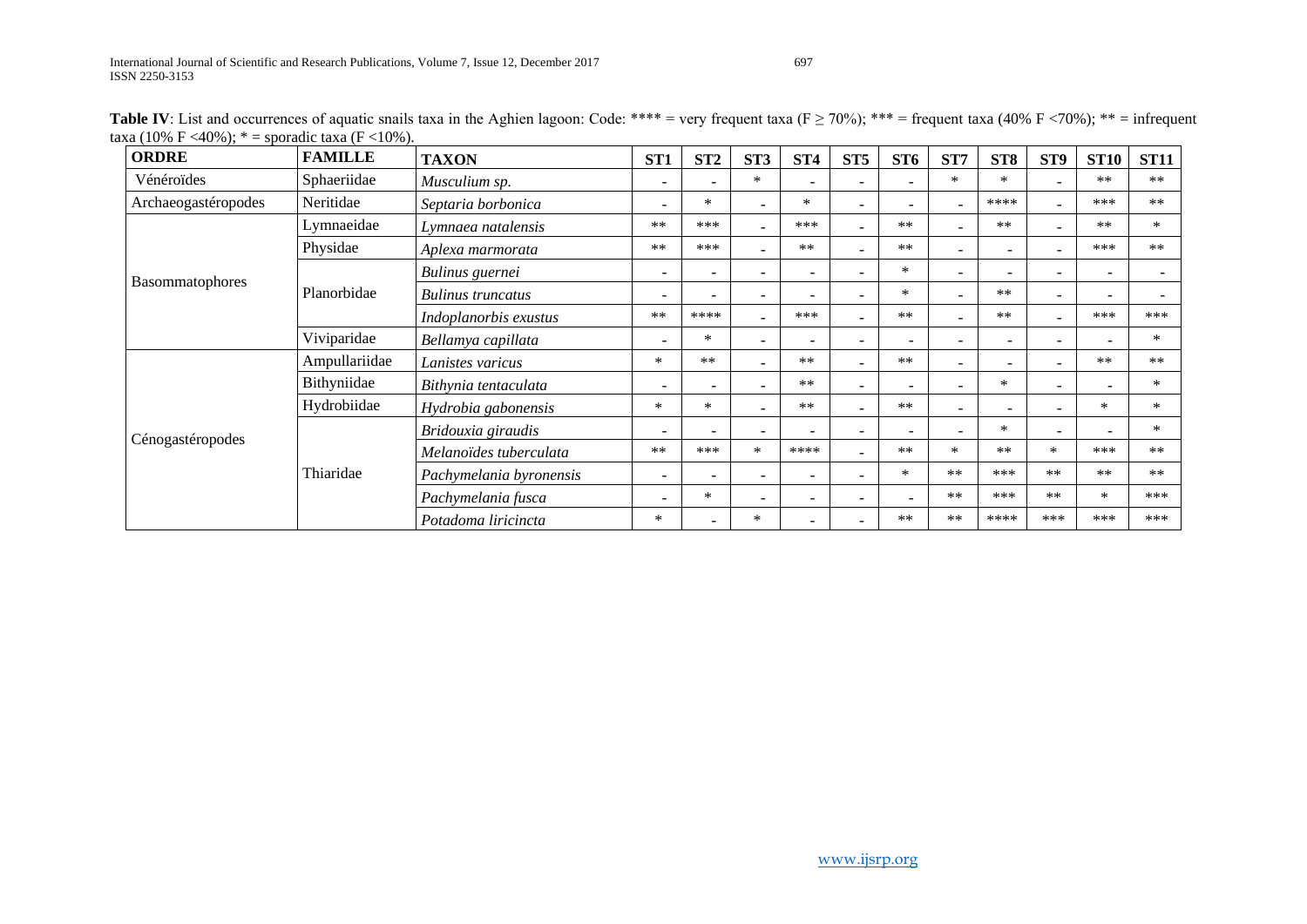## **III.5 Classification of samples from SOM**

The cells of the self-organizing map were classified into three groups (I to III) from a hierarchical classification analysis of the SOM cells with the Ward method and the Euclidean distance (Figure 1). The groups are illustrated by different patterns on the Kohonen map (Figure 4, 5). Group III (test G,  $p \le 0.05$ ) contains the samples mainly from stations ST9 and ST11. This group is restricted to taxa such as *Musculium sp*,. *Septaria borbonica, Potadoma liricincta, Pachymelania byronensis* and *Pachymelania fusca.* Group II (G-test, p <0.05) is composed of samples mainly from ST4, ST6, ST10 and ST2 stations and is composed of taxa such as *Aplexa marmorata, Bellamya capillata, Bithynia tentaculata, Bridouxia giraudis, Bulinus truncatus, Bulinus guernei, Indoplanorbis exustus, Lanistes varicus, lymnaea natalensis* and *Melanoides tuberculata.* However, the group I has no indicator taxa but contains samples from stations ST6, ST 7 and ST10.



**Figure 4**: **A** : Hierarchical classification of SOM cells with the Ward method. **B** : Classification of samples with environmental variables in the SOM layer. The Latin numbers I, II and III= represent different identified groups by clusters. The acronyms in the hexagonal units represent different samples (station– month–number of sample).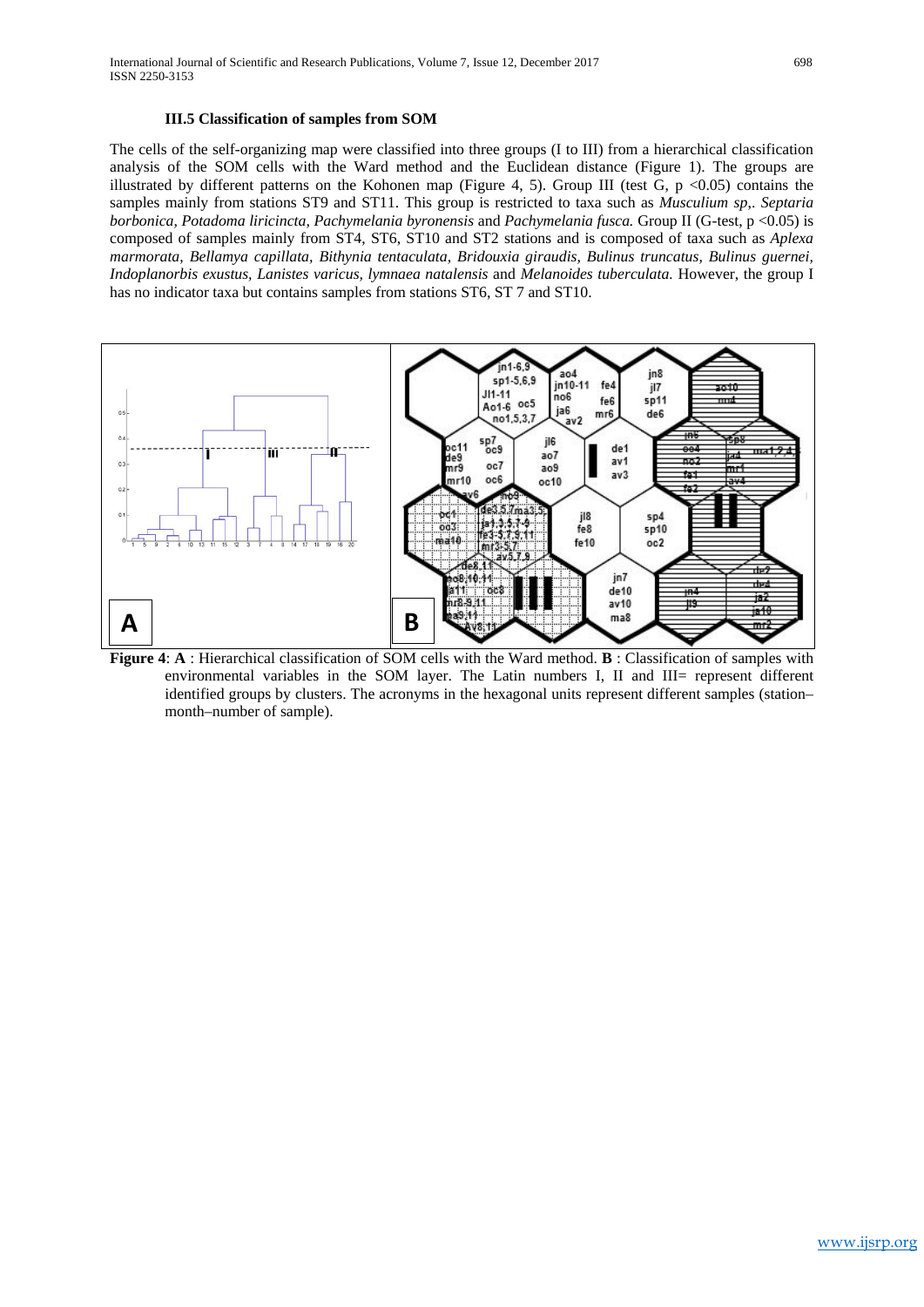

**Figure 5**.Component planes displaying the contribution of each environmental variable to classification of samples.Dark represents high values of each variable, whereas pale is for low values. The values were calculated during the learning process of the network. **Apm***=Aplexa marmorata,* Bec*=Bellamya capillata,* **Bit***=Bithynia tentaculata,* **Brg***=Bridouxia giraudis,* But*=Bulinus truncatus,* Bug*=Bulinus guernei,* **Ine***=Indoplanorbis exustus* **Lav***=Lanistes varicus,* **Lyn***=Lymnaea natalensis,*  Met*=Melanoïdes tuberculata.* **Mus***=Musculium sp,* **Pab***=Pachymelania byronensis,*  **Paf***=Pachymelania fusca,* **Pol***=Potadoma liricincta, Seb=Septaria borbonica*

#### **III.6 Influence of physicochemical parameters on the distribution of snails:**

A redundancy analysis (RDA) was performed between the 10 physico-chemical parameters and the abundances of the 15 taxa of aquatic snails (Figure 6). The representativity of all the axes is very significant (p-value<0.05). Axis I is significant (p-value = 0.0017) and expresses 51.16% of the information, Axis II expresses 27.1%, for a total of 78.26% for both axes. The analysis of the graph shows that phosphorus, pH and turbidity was most influenced the variation of abundances of snails. Axis I reveals an association of phosphorus, ammonia, nitrite and nitrate with *Aplexa marmorata, Bulinus guernei and Melanoides tuberculata* while *Pachymelania fusca, Potadoma liricincta, Septaria borbonica, Bridouxia giraudis* and *Bulinus truncatus* are associated with turbidity. This taxa are negatively pegged to parameters like pH, phosphorus, temperature, nitrates and ammonia. On this same axis I, the conductivity is associated with *Pachymelania byronensis* and negatively correlated with *Bellamya capillata* and *Bithynia tentaculata* which are associated with phosphate. On axis II, *Pachymelania fusca, Potadoma liricincta, Septaria borbonica, Bridouxia giraudis and Bulinus truncatus* are influenced by very low temperatures, pH and dissolved oxygen levels. However, taxa such as *Indoplanorbis exuts and Lymnaea natalensis* are almost unaffected by the measured physicochemical parameters.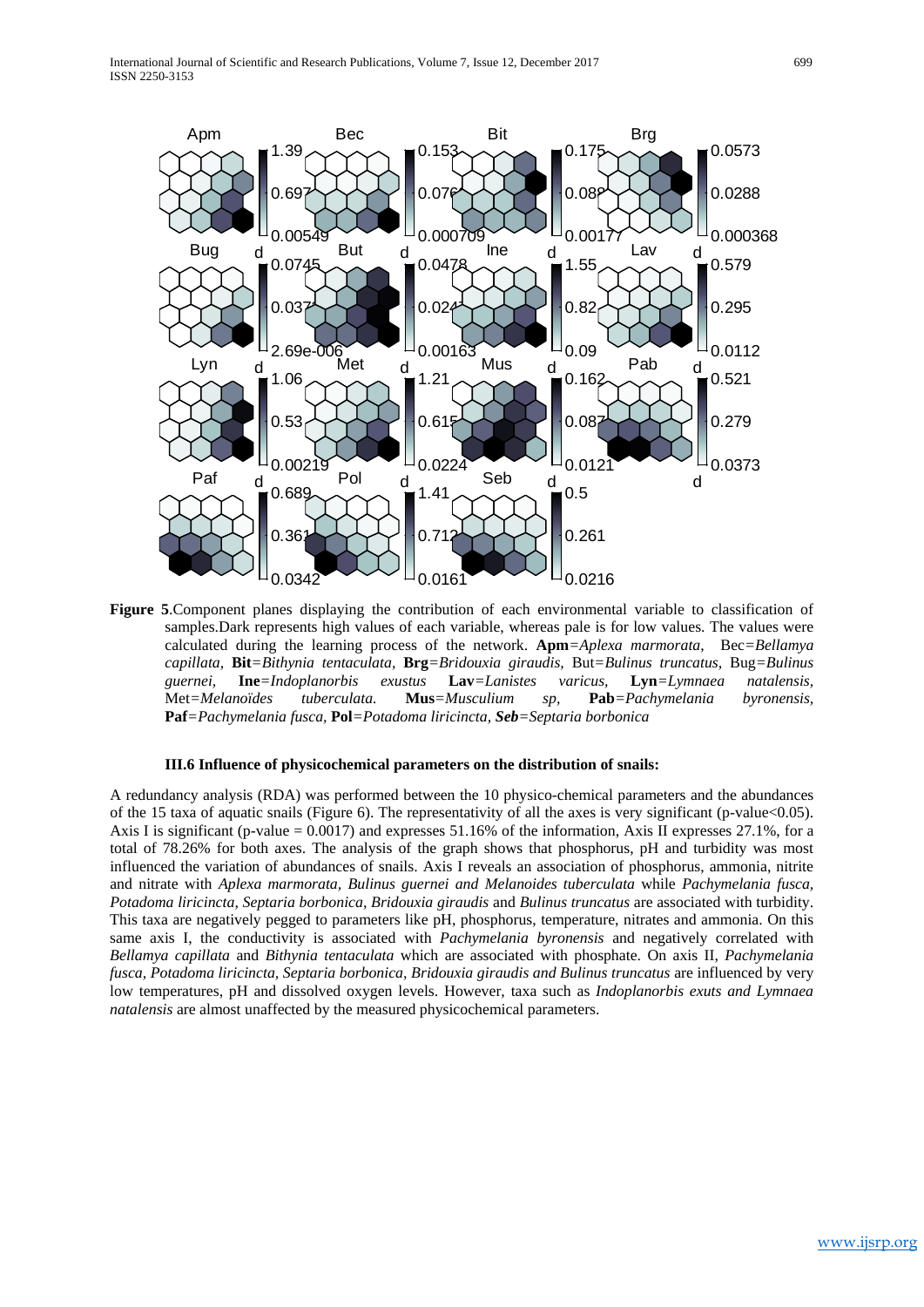![](_page_7_Figure_1.jpeg)

**Figure 6:** Canonical correspondence analysis (RDA) highlighting the influence of physicochemical parameters on the distribution of snails in Aghien lagoon. **Apm***=Aplexa marmorata,* **Bec***=Bellamya capillata,*  **Bit***=Bithynia tentaculata,* **Brg***=Bridouxia giraudis,* **But***=Bulinus truncatus,* **Bug***=Bulinus guernei,*  **Ine***=Indoplanorbis exustus* **Lav***=Lanistes varicus,* **Lyn***=Lymnaea natalensis,* **Met***=Melanoïdes tuberculata* **Mus***=Musculium sp.,,* **Pab***=Pachymelania byronensis,* **Paf***=Pachymelania fusca,* **Pol***=Potadoma liricincta, Seb=Septaria borbonica*

#### **IV. DISCUSSION**

Overall, at the spatial level, all the means of the abiotic variables do not differ significantly between the stations while they differ according to the seasons, this shows that the variations of these parameters correlate with the impacts induced by the seasons but are not influenced by human activities in their immediate environment. The fluctuations observed would be attributable to a homogeneous distribution at all the stations of the Aghien lagoon of the impacts of anthropogenic and seasonal activities such as domestic and industrial discharges, runoff water (Humbert, 2012).

In general, the faunal composition of lagoon snails corresponds to that described in African freshwaters (Ogbeibu and Oribhabor, 2002; Diomandé and Gourène, 2005). The gastropods are divided into three orders: Basommatophores, Cenogasteropods and Archeogasteropods. This class contains 09 families However, the order of the Cenogastropods are quite well diversified with 08 species belonging to 04 families. The most diverse families are Thiaridae and Planorbidae. Species such as *Lymnaea natalensis*, *Melanoïdes tuberculata*, *Indoplanorbis exustus, Aplexa marmorata*, which are intermediate hosts of parasites of *Schistosoma mansoni* (Diomandé, 2009) frequently appeared in the records. The best indices of diversity namely great taxonomic richness, abundance and Shannon index were recorded at the stations located on the banks of the Aghien lagoon, which would be linked to favorable conditions for the proliferation of certain species of snails such as plants. This is not the case at the stations located in the open where all the organisms such as *Potadoma liricincta, Pachymelania fusca and Pachymelania byronensis* have only taken from the bottom of the water. This finding is consistent with the results of stations located along the longitudinal axis of the lagoon which are preferentially populated by Thiaridae.

This observation is correlated with the SOM map result which classifies them in group III, which states that these snails are found preferentially in downstream of the Aghien lagoon towards the canal with the Potou lagoon. Group II given by the SOM shows that the snails have a preference for shelters located on the bank and near to habitations where there are domestic discharges that would induce a change in environmental conditions.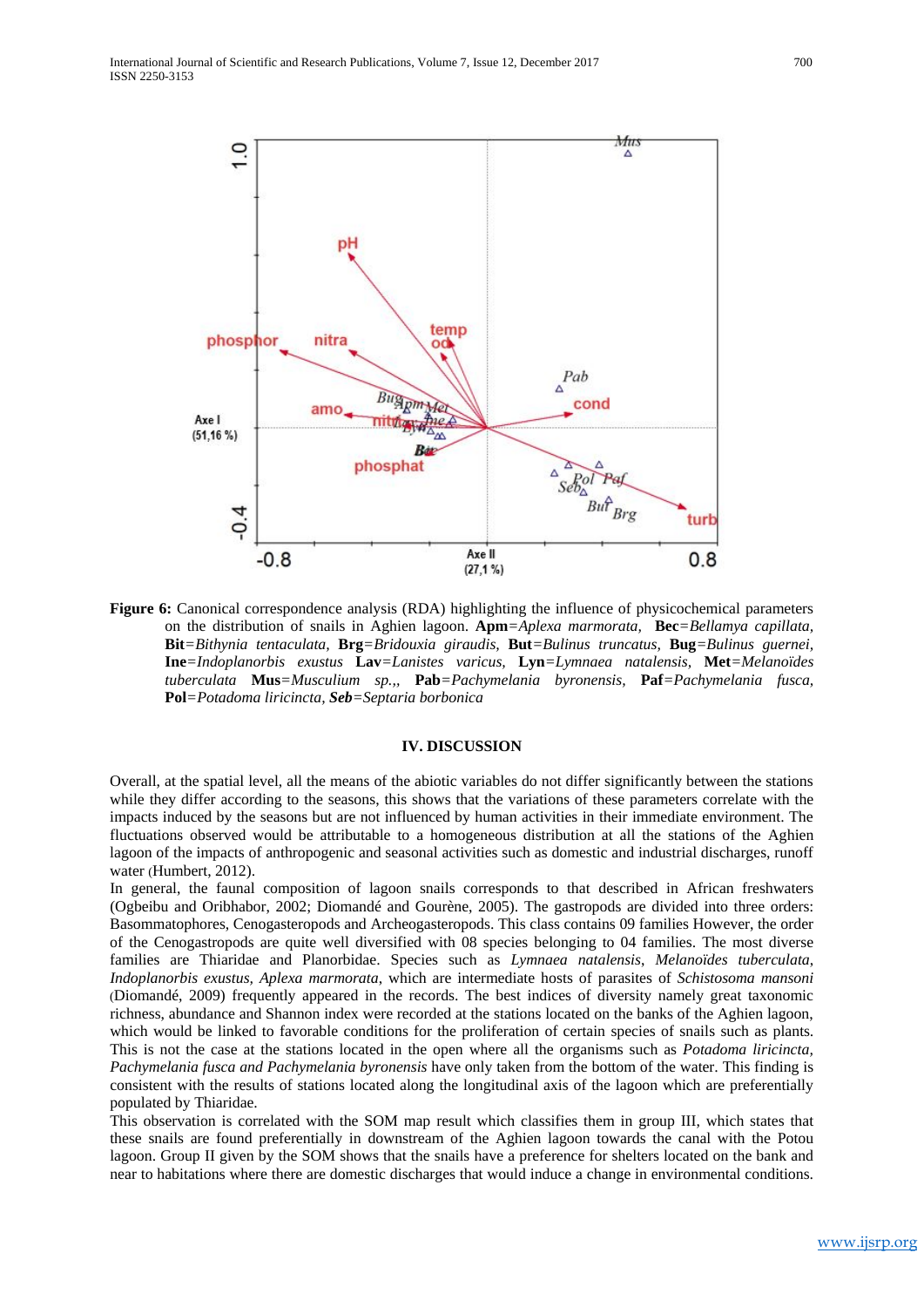Canonical analysis shows that turbidity, pH and phosphorus have strongly influenced the dynamics of snail's population in the Aghien lagoon, which shows the impact of seasonal human activities on the distribution of these organisms. Indeed, through the residues of the factories and agricultural activities, the mineral elements are precipitated in the lagoon by the runoff waters which would modify strongly the turbidity, the contents in phosphorus and acid.

#### **V. CONCLUSION**

Several species of snails colleted in the Aghien lagoon are important intermediate hosts of parasites, particularly Planorbidae *Indoplanorbis exustus*, which pose a potential risk to public health was most abundant in the four seasons. The stations on the banks are richer and more diversified than those located in open water. Phosphorus, pH, and turbidity mainly influence the spatial distribution of snails. *Melanoides tuberculata* is a quasi-ubiquitous species whose spatial distribution is weakly influenced by pH, phosphorus and turbidity.

#### **ACKNOWLEDGEMENT**

Data of this study were collected during the project "Study of the water quality of the Aghien Lagoon" and authors are grateful to the promoters of this project: "Agence Française pour le Développement" (AFD) and "Ministère des Eaux et Forêts de Côte d"Ivoire".

#### **REFERENCES**

- [1] Albertoni, E. F., Prellvitzj L. J. and Palma-Silva C., 2007. Macroinvertebrate fauna associated with *Pistia stratiotes* and *Nymphoides indica*  insubtropical lakes (south Brazil). *Brazilian Journal of Biology,* 67(3), 499-507.
- [2] Aliko, G. N., Boussou K. C., Konan K. F. and BONY, K. Y., (2017). Seasonal variations in condition factor of two freshwater fish species belonging to the genus schilbe oken, 1817 (schilbe mandibularis and s. intermedius) in an estuarine ecosystem, aghien lagoon (côte d'ivoire, west africa). *Int. J. Adv. Res. 5(9), 1333-1339*
- [3] Allan, J.D. and Flecker, A. S., (1993). Biodiversity conservation in running waters: identifying the major factors that threaten destruction of riverine species and ecosystems, *Biosciences* 43(1), 32-43.
- [4] Bony, K. Y., Konan, K. F., Edia O. E., Kouassi, N. C., Diomandé, D. and Ouattara, A., (2013). Anatomie et stratégies de reproduction de *Indoplanorbis exustus* (Deshayes, 1834), un mollusque invasif d'eau douce en Côte d'Ivoire (Afrique de l'Ouest). *Journal of Applied Biosciences* 71, 5742– 5752.
- [5] Borcherding, J. and Volpers, M., (1994): The "Dreissena-Monitor". First results on the application of the biological early warning system in the continuous monitoring of water quality. *Water Science and Technology,* 29, 99-201.
- [6] Chapman, P. M., Farrell, M. A.and Brinkhurst, R. O., (1982). Relative tolerances of selected oligochaetes to individual pollutants and environmental factors. *Aquatic Toxicology*, 2, 47-67.
- [7] Dejoux, C., Elouard, J. M., Forge, P. and Maslin J. L, (1981). "Iconographic catalog of aquatic insects of Ivory Coast" ORSTOM, 42, 178p.
- [8] Diomandé ,D. and Gourène, G., (2005). Premières données sur la macrofaune benthique de l'hydrosystème fluvio-lacustre de la Bia (Côte d'Ivoire). *Sciences et Nature*, 2(2), 167-176.
- [9] Diomandé D., Bony, K. Y., Edia, O. E., Konan, K. F. and Gourène, G., (2009). Diversité des Macroinvertébrés Benthiques de la Rivière Agnéby (Côte d'Ivoire; Afrique de l'Ouest). *European Journal of Scientific Research*, 35(3), 368-377.
- [10] Durand, J. R. and Chantraine, J. M., (1982): L'environnement climatique des lagunes ivoiriennes. *Revue Hydrobiologie Tropicale*, 15(2), 85- 113.
- [11] Edia, O. E., Bony, K. Y., Konan, K. F., Ouattara, A. and Gourène, G., (2013). Distribution of Aquatic Insects among Four Costal River Habitats (Côte d'Ivoire, West-Africa). *Bulletin of Environment, Pharmacology and Life Sciences*, (8), 68-77.
- [12] Goldberg, E. G., (1986). The mussel watch concept. *Environmental Monitoring and Assessment*, 7, 91-103.
- [13] Guiral, D. and Ferhi, A. (1989): D. Guiral, A.Ferhi, "Ionic and isotopic characterization of a tropical hydrological system: The Ebrié lagoon (Ivory Coast)",*Oeceanologica Acta,* 12, 47 - 55.
- [14] Humbert, J.F., (2012). "Report on the mission "Aghien lagoon." Expert report, AFD-MINEF-SODECI-C2D, 25p.
- [15] Kiblu,t K.., (2002). Les communautés ichtyologiques et mesures de l'intégrité biotique du bassin versant de la rivière Kamouraska. Diplôme d'Etudes Supérieures Spécialisées « Ingéniérie des Hydrosystèmes Continentaux en Europe », 64p.
- [16] Koffi, K. J. P., N"go, Y. A., Yéo, K. M., Koné, D. and Savané, I., (2014): Détermination des périmètres de protection de la lagune Aghien par le calcul du temps de transfert de l"eau jusqu'a la lagune. *Larhyss Journal,* 19, 19-35.
- [17] Kohonen T., (1995). Self Organizing Maps. Springer-Verlag, Series in Informatique Sciences, Heindelberg, 30, 362p.
- [18] Mary N., (2000). "Practical identification guide for benthic macroinvertebrates in streams", 100p.
- [19] Minshall, G.W. and Robinson, C.T., (1998). Macroinvertebrate community structure in relation to measures of lotic heterogeneity. *Archiv für Hydrobiologie*, 141, 129-151.
- [20] Nanami, A., Saitoa, H., Akitab, T., Motomatsuc, K. and Kuwahara, H., (2005). Spatial distribution and assemblage structure of macrobenthic invertebrates in a brackish lake in relation to environmental variables. *Estuarine, Coastal and Shelf Science*, 63, 167-176.
- [21] Nanami, A., Saitoa, H., Akitab, T., Motomatsuc, K. and Kuwahara, H., (2005). Spatial distribution and assemblage structure of macrobenthic invertebrates in a brackish lake in relation to environmental variables *Estuarine, Coastal and Shelf Science*, 63, 167-176.
- [22] Ogbeibu, A. E., and Oribhabor, B. J., (2002). Ecological impact of river impoundment using benthic macro-invertebrates as indicators. *Water Research*, 36, 2427–2436.
- [23] Palmer, M.W., (1993). Putting things in even better order: the advantages of Canonical Correspondence Analysis. *Ecology*, 74, 2215-2230
- [24] Ramade F., (2003). Elément d'écologie : Ecologie fondamentale. Dunos, (éd.), Paris, 2, 190p.
- [25] Ramirez, A., Paaby, P., Pringle, C.M. and Agüero, G., (1998). Effect of habitat type on benthic macro invertebrates in two lowland tropical streams, Costa Rica. *Revista de biologia tropica*l, 46, 201-2 I3.